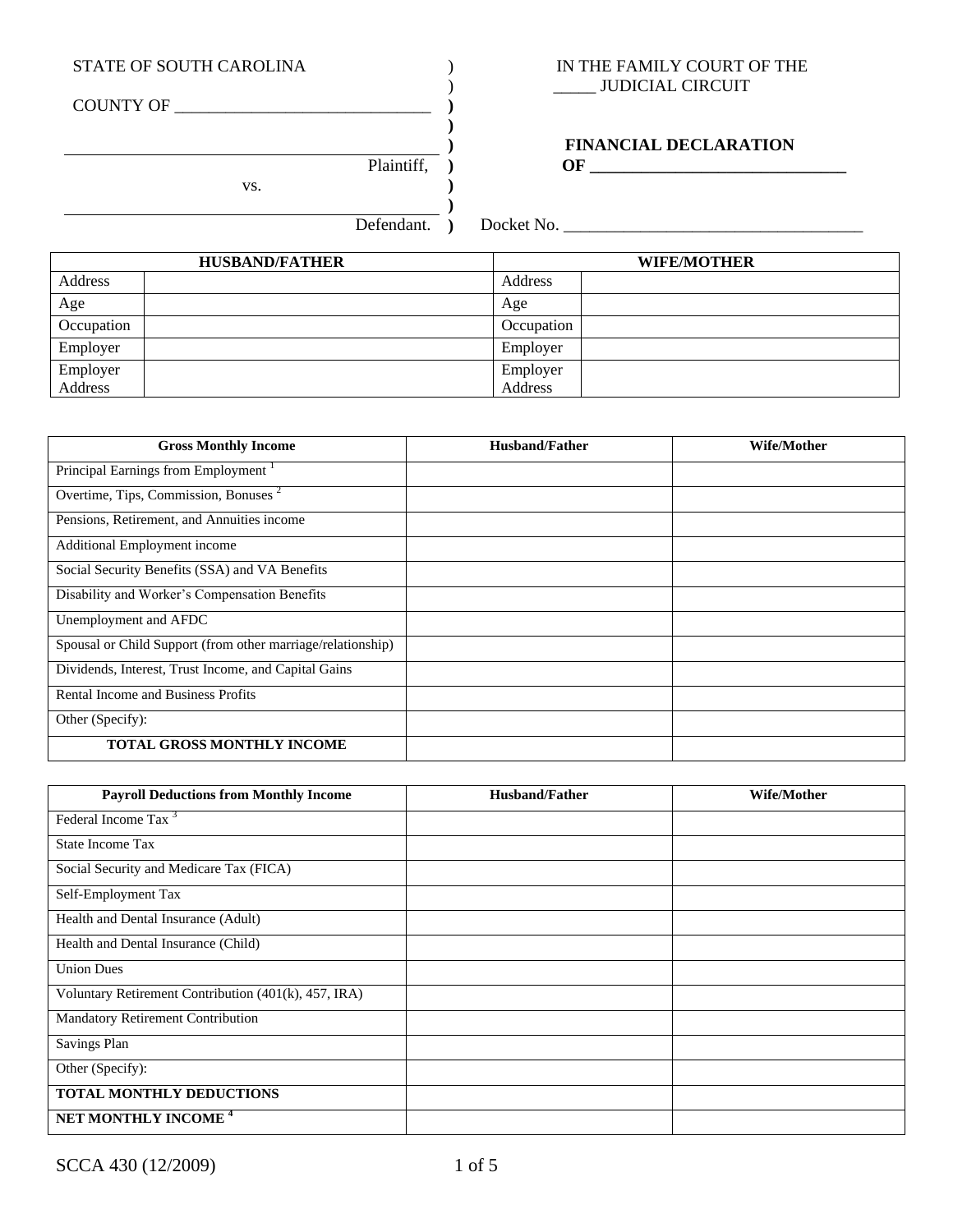Estimate monthly expenses: (Specify which party is the custodial parent and list name and relationship of all members of household whose expenses are included.

| <b>MONTHLY EXPENSES<sup>5</sup></b>                           | <b>Husband/Father</b> | Wife/Mother |
|---------------------------------------------------------------|-----------------------|-------------|
| <b>Residential Rent Payment</b>                               |                       |             |
| Note or Mortgage Payment on Residence(s)                      |                       |             |
| Food and Household Supplies <sup>6</sup>                      |                       |             |
| Utilities, Water, and Garbage Collection                      |                       |             |
| Telephone and Cellular Phone                                  |                       |             |
| Medical, Dental and Disability Insurance Premiums (not        |                       |             |
| deducted from paycheck)                                       |                       |             |
| Life Insurance Premiums (not deducted from paycheck)          |                       |             |
| Child Support (from other relationship)                       |                       |             |
| Work Related Day Care                                         |                       |             |
| Spousal Support (from prior marriage)                         |                       |             |
| Auto Payment                                                  |                       |             |
| Auto Insurance, taxes, gasoline, and maintenance $7$          |                       |             |
| <b>SUBTOTAL:</b>                                              |                       |             |
| Real Property Tax on Residence(s)                             |                       |             |
| Maintenance for household <sup>8</sup>                        |                       |             |
| <b>Adult Clothing</b>                                         |                       |             |
| Children's Clothing <sup>9</sup>                              |                       |             |
| Cable Television, Satellite, and Internet/Online Services     |                       |             |
| Laundry and Dry Cleaning <sup>10</sup>                        |                       |             |
| Medical and Dental Expenses (not paid by insurance)           |                       |             |
| Prescriptions, Glasses, and Contacts (not paid by insurance)  |                       |             |
| Children's incidental expenses <sup>11</sup>                  |                       |             |
| School lunches, supplies, field trips, and fees <sup>12</sup> |                       |             |
| Entertainment <sup>13</sup>                                   |                       |             |
| Adult Incidental expenses <sup>14</sup>                       |                       |             |
| All Installment payments <sup>15</sup>                        |                       |             |
| Other (Specify):                                              |                       |             |
| <b>SUBTOTAL:</b>                                              |                       |             |
| TOTAL MONTHLY EXPENSES                                        |                       |             |

# **Installment Loan Payments Section**

| <b>Creditor</b> | For | <b>Monthly Payment</b> | <b>Balance</b> | Owed by $16$ |
|-----------------|-----|------------------------|----------------|--------------|
|                 |     |                        |                |              |
|                 |     |                        |                |              |
|                 |     |                        |                |              |
|                 |     |                        |                |              |
|                 |     |                        |                |              |
|                 |     |                        |                |              |
|                 |     |                        |                |              |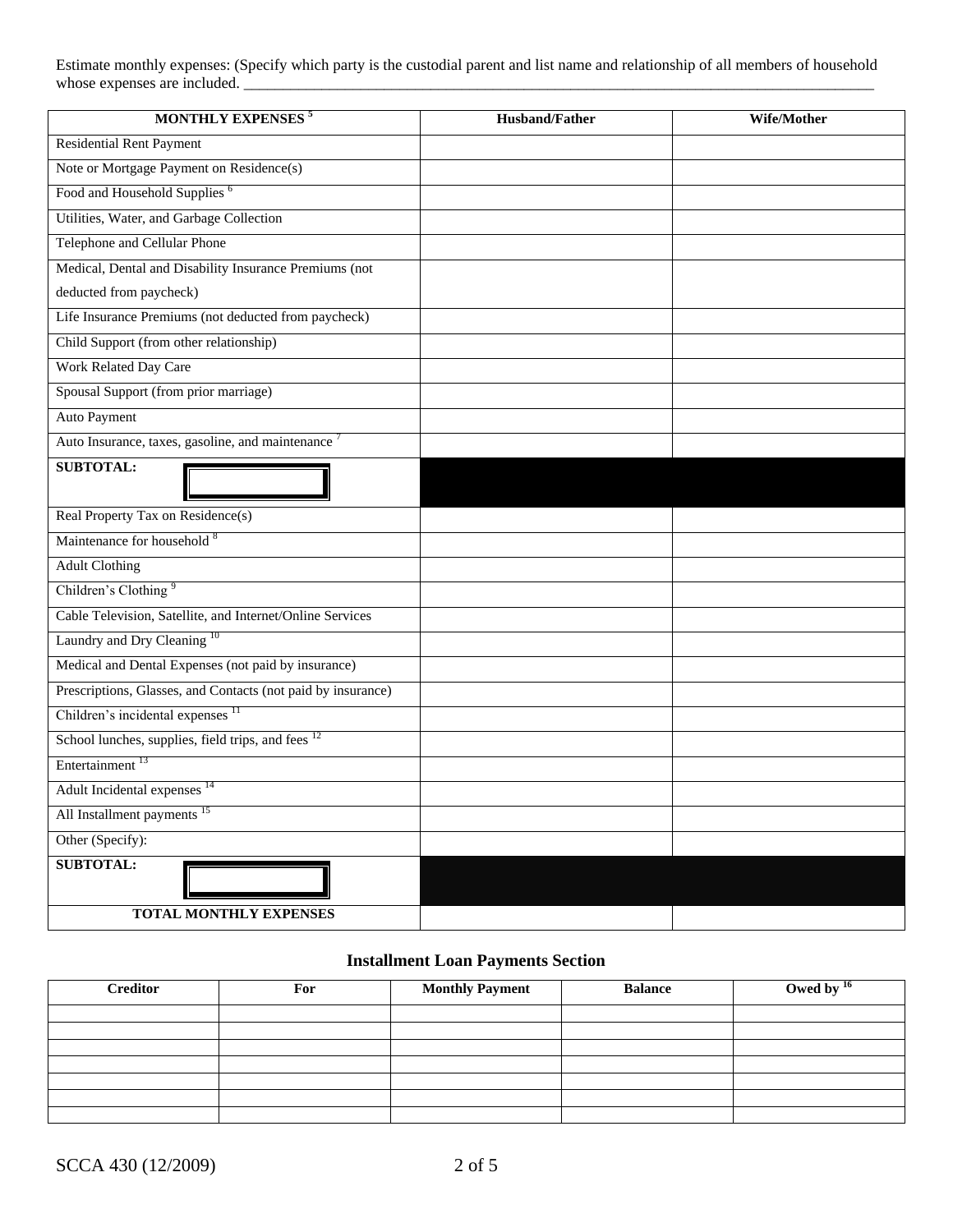#### **Other Debts and Obligations** *not* **payable in monthly installments**

| <b>Creditor</b> | For | <b>Date Payable</b> | <b>Balance</b> | Owed by $^{16}$ |
|-----------------|-----|---------------------|----------------|-----------------|
|                 |     |                     |                |                 |
|                 |     |                     |                |                 |
|                 |     |                     |                |                 |
|                 |     |                     |                |                 |
|                 |     |                     |                |                 |

Are you currently in Bankruptcy?  $\Box$  YES  $\Box$  NO

| Are any obligations listed above, including mortgage and note payments, in arrears? $\Box$ YES $\Box$ NO |  |  |  |  |
|----------------------------------------------------------------------------------------------------------|--|--|--|--|
|----------------------------------------------------------------------------------------------------------|--|--|--|--|

If yes, please list the obligations in arrears.

#### **All Marital Property Known to Parties**

 $\Box$  . The contribution of the contribution of the contribution of the contribution of the contribution of the contribution of the contribution of the contribution of the contribution of the contribution of the contributi  $\Box$  . The contribution of the contribution of the contribution of the contribution of the contribution of the contribution of the contribution of the contribution of the contribution of the contribution of the contributi

| <b>Assets</b>                                            | <b>Husband/Father</b> | Wife/Mother | Joint |
|----------------------------------------------------------|-----------------------|-------------|-------|
| Cash and Money in Checking Account(s)                    |                       |             |       |
| Money in Savings Account(s), Credit Union, Money Market, |                       |             |       |
| or Cert. of Dep.                                         |                       |             |       |
| Value of Voluntary Retirement Account(s)                 |                       |             |       |
| Value of Pension Account                                 |                       |             |       |
| Value of Publicly Held Stocks, Bonds, Securities, Mutual |                       |             |       |
| Funds                                                    |                       |             |       |
| Value of Privately Held Stocks and Other Business        |                       |             |       |
| Value of Real Estate – Net of Mortgage Balances          |                       |             |       |
| Value of All Other Property <sup>17</sup>                |                       |             |       |
| <b>TOTAL ASSETS</b>                                      |                       |             |       |

## **Any Non Marital Property Known to Parties**

| <b>Description of Asset</b> | <b>Title Owner</b> | Date of<br><b>Acquisition</b> | <b>Source of Funds to</b><br><b>Acquirer</b> | <b>Estimate Present market</b><br><b>Value</b> |
|-----------------------------|--------------------|-------------------------------|----------------------------------------------|------------------------------------------------|
|                             |                    |                               |                                              |                                                |
|                             |                    |                               |                                              |                                                |
|                             |                    |                               |                                              |                                                |
|                             |                    |                               |                                              |                                                |
|                             |                    |                               |                                              |                                                |

**If total assets are less than \$300,000.00, sign and have notarized.**

**If total assets are greater than \$300,000.00, itemize assets by completing additional sections below and sign and have notarized.**

# **Financial Accounts Section<sup>18</sup>**

| Owner | <b>Name of Institution</b> | <b>Type of Account</b> | <b>Balance</b> |
|-------|----------------------------|------------------------|----------------|
|       |                            |                        |                |
|       |                            |                        |                |
|       |                            |                        |                |
|       |                            |                        |                |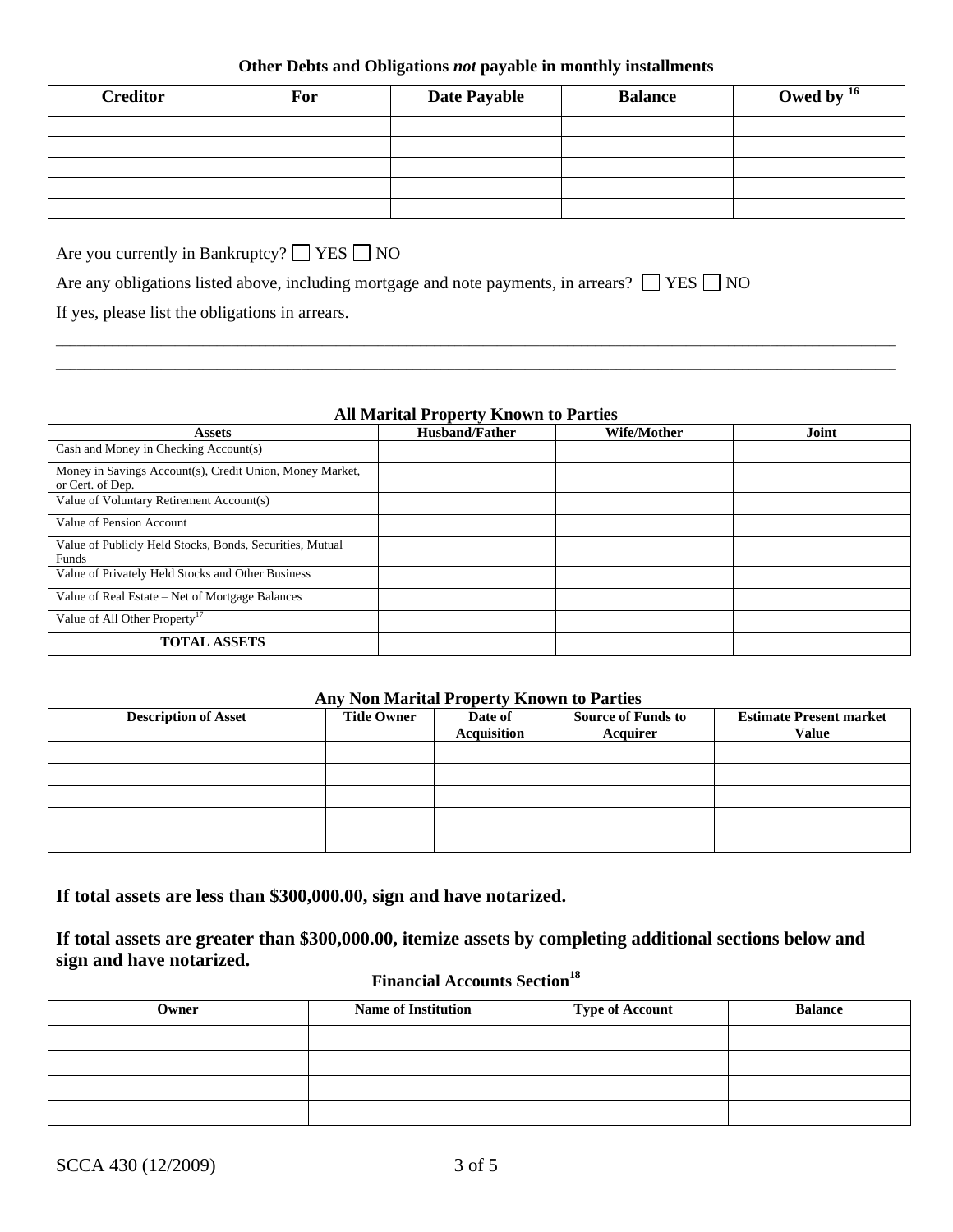## **Voluntary Retirement Accounts and Pension Accounts Section**

| <b>Type of Account</b> | <b>Value</b> |
|------------------------|--------------|
|                        |              |
|                        |              |
|                        |              |
|                        |              |

# **Publicly Held Stocks, Bonds, Securities, Mutual Funds Section (Non-Retirement)<sup>19</sup>**

| <b>Name of Company</b> | <b>Number of Shares/Type of Account</b> | <b>Value</b> |
|------------------------|-----------------------------------------|--------------|
|                        |                                         |              |
|                        |                                         |              |
|                        |                                         |              |
|                        |                                         |              |
|                        |                                         |              |

# **Real Estate Section<sup>20</sup>**

| Owner | <b>Address</b> | <b>Value</b> | <b>Mortgage Balance</b> | <b>Mortgage Equity</b> |
|-------|----------------|--------------|-------------------------|------------------------|
|       |                |              |                         |                        |
|       |                |              |                         |                        |
|       |                |              |                         |                        |
|       |                |              |                         |                        |
|       |                |              |                         |                        |

### **Other Property Section**<sup>17</sup>

| Owner | <b>Description of Asset</b> | <b>Value</b> | <b>Loan Balance</b> | <b>Equity</b> |
|-------|-----------------------------|--------------|---------------------|---------------|
|       |                             |              |                     |               |
|       |                             |              |                     |               |
|       |                             |              |                     |               |
|       |                             |              |                     |               |
|       |                             |              |                     |               |

Sworn to before me this\_\_\_\_\_ day  $of$ \_\_\_\_\_\_\_\_\_\_\_\_\_\_\_\_\_\_\_\_\_\_, 20\_\_\_\_\_\_.

**Signature**

**\_\_\_\_\_\_\_\_\_\_\_\_\_\_\_\_\_\_\_\_\_\_\_\_\_\_\_\_\_\_\_\_\_\_\_\_\_\_\_\_\_\_\_**

**\_\_\_\_\_\_\_\_\_\_\_\_\_\_\_\_\_\_\_\_\_\_\_\_\_\_\_\_\_\_\_\_\_ (SEAL)**

Notary Public for South Carolina My commission expires: \_\_\_\_\_\_\_\_\_\_\_\_

Custodial Parent (if applicable): \_\_\_\_\_\_\_\_\_\_\_\_\_\_\_\_\_\_\_\_\_\_\_\_\_\_\_\_\_\_\_\_\_\_\_\_\_\_\_\_\_\_\_\_\_\_\_\_\_\_\_\_\_\_\_\_\_\_\_\_\_\_\_

SCCA 430 (12/2009) 4 of 5